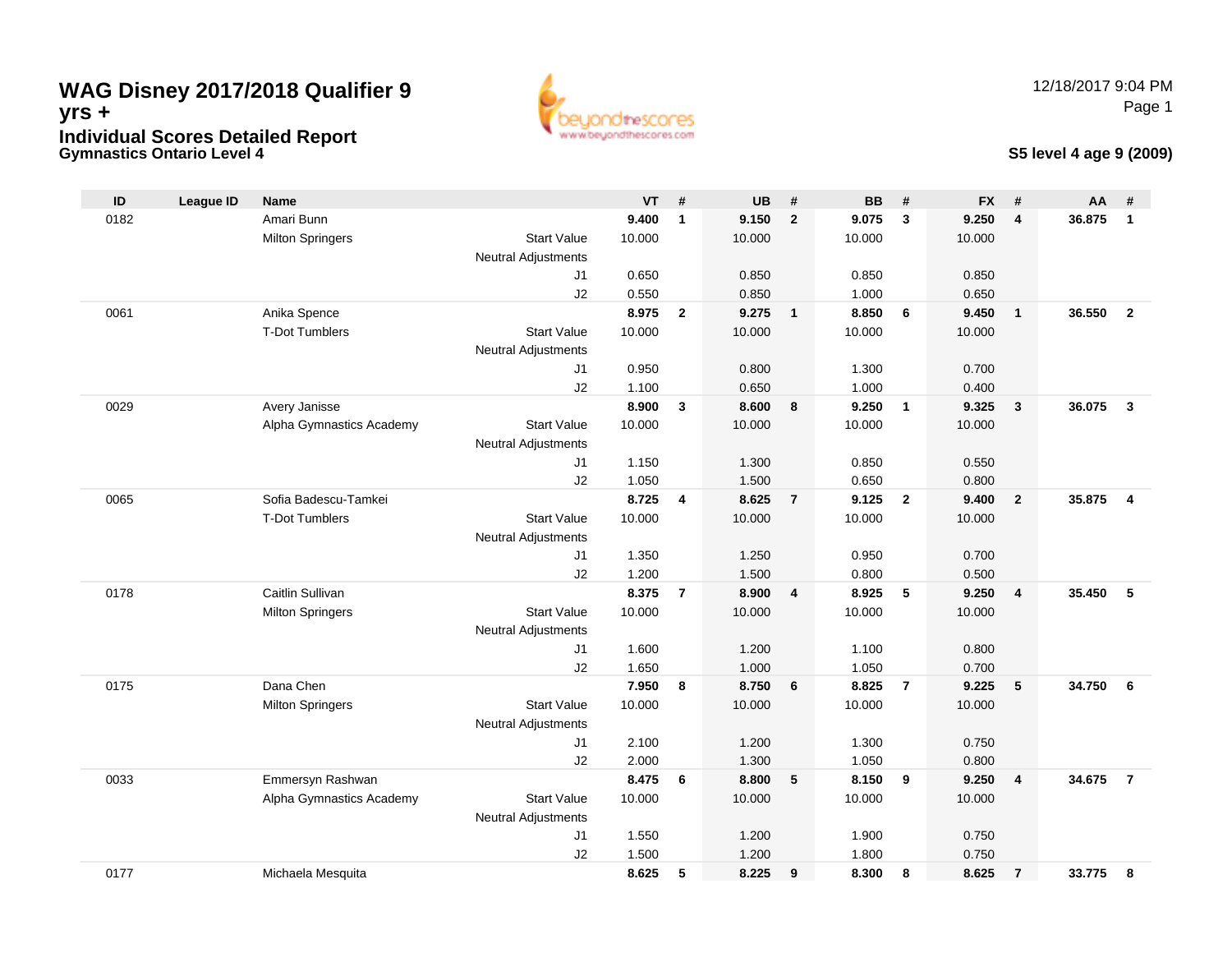#### **WAG Disney 2017/2018 Qualifier 9**12/18/2017 9:04 PM Page 2**yrs +**theSCOCES www.beyondthescores.com **Individual Scores Detailed Report** Start ValueMilton Springerse 10.000 10.000 10.000 10.000 Neutral Adjustments J1 1.400 1.750 1.600 1.500 J2 1.350 1.800 1.800 1.250 0343 Alyssa Rizzo **7.750 <sup>10</sup> 8.150 <sup>10</sup> 9.050 <sup>4</sup> 8.825 <sup>6</sup> 33.775 <sup>8</sup>** Alpha Gymnastics Academy Start Valuee 10.000 10.000 10.000 10.000 Neutral Adjustments J1 2.500 2.000 1.000 1.350 J2 2.000 1.700 0.900 1.000 0176 Brooklyn Bullock **7.900 <sup>9</sup> 8.950 <sup>3</sup> 7.875 <sup>10</sup> 8.250 <sup>8</sup> 32.975 <sup>9</sup>** Milton Springers Start Valuee 10.000 10.000 10.000 10.000 Neutral Adjustments

J1

J2

2.200 1.000 2.100 1.900

2.000 1.100 2.150 1.600

#### **Gymnastics Ontario Level 4**

**S5 Level 4 age 11 (2007)**

| ID   | League ID | Name                    |                            | <b>VT</b> | #                        | <b>UB</b>    | #                        | <b>BB</b>    | #                        | FX #   |                          | <b>AA</b> | #                        |
|------|-----------|-------------------------|----------------------------|-----------|--------------------------|--------------|--------------------------|--------------|--------------------------|--------|--------------------------|-----------|--------------------------|
| 0156 |           | <b>Ysabel Cruz</b>      |                            | X.XXX     | $\overline{\phantom{a}}$ | <b>X.XXX</b> | $\overline{\phantom{a}}$ | <b>X.XXX</b> | $\overline{\phantom{a}}$ | X.XXX  | $\overline{\phantom{a}}$ | 0.000     | $\overline{\phantom{a}}$ |
| 0244 |           | Alexa Brown             |                            | 8.875     | 1                        | 8.800        | $\overline{2}$           | 8.950        | $\overline{\mathbf{2}}$  | 9.125  | $\overline{\mathbf{1}}$  | 35.750    | $\mathbf 1$              |
|      |           | Gyros Gymnastics        | <b>Start Value</b>         | 10.000    |                          | 10.000       |                          | 10.000       |                          | 10.000 |                          |           |                          |
|      |           |                         | Neutral Adjustments        |           |                          |              |                          | $-0.100$     |                          |        |                          |           |                          |
|      |           |                         | J1                         | 1.050     |                          | 1.100        |                          | 1.000        |                          | 0.850  |                          |           |                          |
|      |           |                         | J <sub>2</sub>             | 1.200     |                          | 1.300        |                          | 0.900        |                          | 0.900  |                          |           |                          |
| 0189 |           | Julia Stefanov          |                            | 8.550     | 3                        | 8.700        | $\overline{\mathbf{3}}$  | 9.100        | $\overline{1}$           | 8.875  | $\overline{\mathbf{2}}$  | 35.225    | $\overline{2}$           |
|      |           | <b>Milton Springers</b> | <b>Start Value</b>         | 10.000    |                          | 10.000       |                          | 10.000       |                          | 10.000 |                          |           |                          |
|      |           |                         | <b>Neutral Adjustments</b> |           |                          |              |                          |              |                          |        |                          |           |                          |
|      |           |                         | J1                         | 1.500     |                          | 1.200        |                          | 0.900        |                          | 1.150  |                          |           |                          |
|      |           |                         | J <sub>2</sub>             | 1.400     |                          | 1.400        |                          | 0.900        |                          | 1.100  |                          |           |                          |
| 0190 |           | Kyla Skinner            |                            | 8.250     | 4                        | 9.175        | $\mathbf{1}$             | 8.925        | $\mathbf{3}$             | 8.650  | - 4                      | 35.000    | 3                        |
|      |           | <b>Milton Springers</b> | <b>Start Value</b>         | 10.000    |                          | 10.000       |                          | 10.000       |                          | 10.000 |                          |           |                          |
|      |           |                         | Neutral Adjustments        |           |                          |              |                          |              |                          |        |                          |           |                          |
|      |           |                         | J1                         | 1.800     |                          | 0.800        |                          | 1.050        |                          | 1.400  |                          |           |                          |
|      |           |                         | J2                         | 1.700     |                          | 0.850        |                          | 1.100        |                          | 1.300  |                          |           |                          |
| 0157 |           | Julia Pacheco           |                            | 8.575     | $\mathbf{2}$             | 8.525        | $\overline{4}$           | 8.025        | 4                        | 8.725  | -3                       | 33.850    | $\overline{4}$           |
|      |           | <b>Milton Springers</b> | <b>Start Value</b>         | 10.000    |                          | 10.000       |                          | 10.000       |                          | 10.000 |                          |           |                          |
|      |           |                         | <b>Neutral Adjustments</b> |           |                          |              |                          |              |                          |        |                          |           |                          |
|      |           |                         | J <sub>1</sub>             | 1.500     |                          | 1.450        |                          | 2.000        |                          | 1.350  |                          |           |                          |
|      |           |                         | J2                         | 1.350     |                          | 1.500        |                          | 1.950        |                          | 1.200  |                          |           |                          |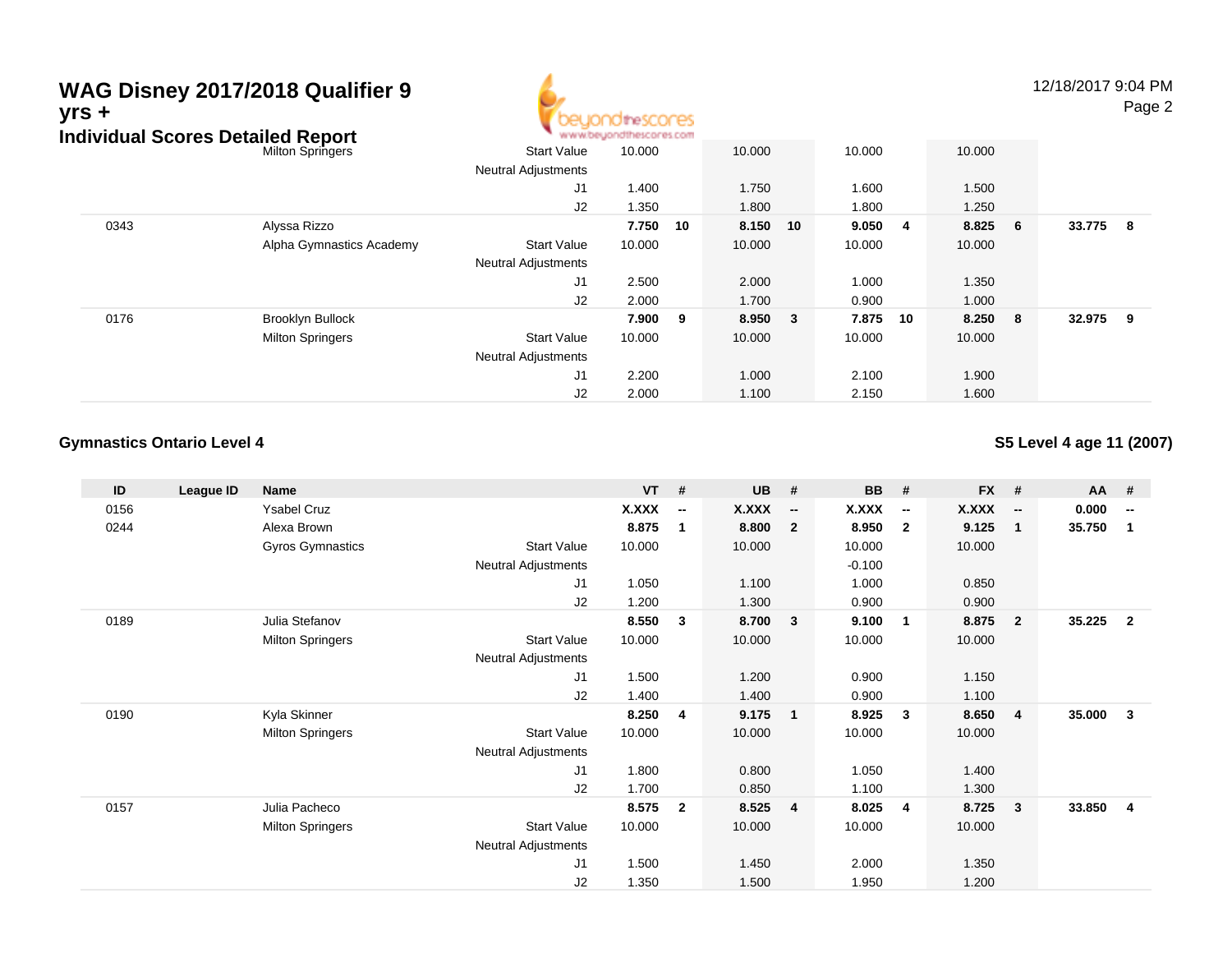

### **Gymnastics Ontario Level 4**

**S6 level 4 age 12 (2006)**

| ID   | <b>League ID</b> | <b>Name</b>                   |                            | <b>VT</b>      | #              | <b>UB</b>      | #                       | <b>BB</b>      | #                       | <b>FX</b>      | #               | <b>AA</b> | #              |
|------|------------------|-------------------------------|----------------------------|----------------|----------------|----------------|-------------------------|----------------|-------------------------|----------------|-----------------|-----------|----------------|
| 0155 |                  | <b>Cherice Williams</b>       |                            | 9.125          | $\mathbf{1}$   | 9.325          | $\overline{1}$          | 9.050          | 3                       | 9.425          | $\overline{2}$  | 36.925    | $\mathbf{1}$   |
|      |                  | <b>Milton Springers</b>       | <b>Start Value</b>         | 10.000         |                | 10.000         |                         | 10.000         |                         | 10.000         |                 |           |                |
|      |                  |                               | <b>Neutral Adjustments</b> |                |                |                |                         |                |                         |                |                 |           |                |
|      |                  |                               | J1                         | 0.900          |                | 0.750          |                         | 0.900          |                         | 0.550          |                 |           |                |
|      |                  |                               | J2                         | 0.850          |                | 0.600          |                         | 1.000          |                         | 0.600          |                 |           |                |
| 0192 |                  | <b>Beatrice Gauthier</b>      |                            | 8.650          | $\mathbf{3}$   | 8.800          | $\overline{\mathbf{3}}$ | 9.325          | $\overline{1}$          | 8.925          | 5               | 35.700    | $\overline{2}$ |
|      |                  | <b>Milton Springers</b>       | <b>Start Value</b>         | 10.000         |                | 10.000         |                         | 10.000         |                         | 10.000         |                 |           |                |
|      |                  |                               | <b>Neutral Adjustments</b> |                |                |                |                         |                |                         |                |                 |           |                |
|      |                  |                               | J1                         | 1.400          |                | 1.100          |                         | 0.600          |                         | 0.950          |                 |           |                |
| 0234 |                  | Emily Bain                    | J2                         | 1.300<br>8.650 | $\mathbf{3}$   | 1.300<br>8.850 | $\overline{2}$          | 0.750<br>9.175 | $\overline{2}$          | 1.200<br>9.000 | $\mathbf{3}$    | 35.675    | $\mathbf{3}$   |
|      |                  | Gyros Gymnastics              | <b>Start Value</b>         | 10.000         |                | 10.000         |                         | 10.000         |                         | 10.000         |                 |           |                |
|      |                  |                               | <b>Neutral Adjustments</b> |                |                |                |                         |                |                         |                |                 |           |                |
|      |                  |                               | J1                         | 1.300          |                | 1.000          |                         | 0.750          |                         | 1.150          |                 |           |                |
|      |                  |                               | J2                         | 1.400          |                | 1.300          |                         | 0.900          |                         | 0.850          |                 |           |                |
| 0319 |                  | Serena McMillen               |                            | 8.225          | 6              | 8.700          | $\overline{\mathbf{4}}$ | 8.700          | 5                       | 9.725          | $\mathbf{1}$    | 35.350    | $\overline{4}$ |
|      |                  | <b>High Flyers Gymnastics</b> | <b>Start Value</b>         | 10.000         |                | 10.000         |                         | 10.000         |                         | 10.000         |                 |           |                |
|      |                  |                               | <b>Neutral Adjustments</b> |                |                |                |                         |                |                         |                |                 |           |                |
|      |                  |                               | J1                         | 1.750          |                | 1.200          |                         | 1.400          |                         | 0.200          |                 |           |                |
|      |                  |                               | J2                         | 1.800          |                | 1.400          |                         | 1.200          |                         | 0.350          |                 |           |                |
| 0086 |                  | Jenna Harper                  |                            | 9.100          | $\mathbf{2}$   | 8.300          | $5\phantom{.0}$         | 8.575          | 6                       | 8.950          | 4               | 34.925    | 5              |
|      |                  | Woodstock Gym Club            | <b>Start Value</b>         | 10.000         |                | 10.000         |                         | 10.000         |                         | 10.000         |                 |           |                |
|      |                  |                               | <b>Neutral Adjustments</b> |                |                |                |                         |                |                         |                |                 |           |                |
|      |                  |                               | J1                         | 0.850          |                | 1.800          |                         | 1.350          |                         | 1.100          |                 |           |                |
|      |                  |                               | J2                         | 0.950          |                | 1.600          |                         | 1.500          |                         | 1.000          |                 |           |                |
| 0318 |                  | Gabriella Jabbour             |                            | 8.350          | $\sqrt{5}$     | 8.300          | 5                       | 9.175          | $\overline{2}$          | 8.175          | $\overline{7}$  | 34.000    | 6              |
|      |                  | <b>High Flyers Gymnastics</b> | <b>Start Value</b>         | 10.000         |                | 10.000         |                         | 10.000         |                         | 10.000         |                 |           |                |
|      |                  |                               | <b>Neutral Adjustments</b> |                |                |                |                         |                |                         |                |                 |           |                |
|      |                  |                               | J1<br>J2                   | 1.700<br>1.600 |                | 1.600<br>1.800 |                         | 0.950<br>0.700 |                         | 1.900<br>1.750 |                 |           |                |
| 0097 |                  | Talia Thompson                |                            | 8.550          | $\overline{4}$ | 7.700          | 6                       | 8.825          | $\overline{\mathbf{4}}$ | 8.575          | $6\phantom{1}6$ | 33.650    | $\overline{7}$ |
|      |                  | Woodstock Gym Club            | <b>Start Value</b>         | 10.000         |                | 10.000         |                         | 10.000         |                         | 10.000         |                 |           |                |
|      |                  |                               | <b>Neutral Adjustments</b> |                |                |                |                         |                |                         |                |                 |           |                |
|      |                  |                               | J1                         | 1.500          |                | 2.300          |                         | 1.300          |                         | 1.550          |                 |           |                |
|      |                  |                               | J2                         | 1.400          |                | 2.300          |                         | 1.050          |                         | 1.300          |                 |           |                |
|      |                  |                               |                            |                |                |                |                         |                |                         |                |                 |           |                |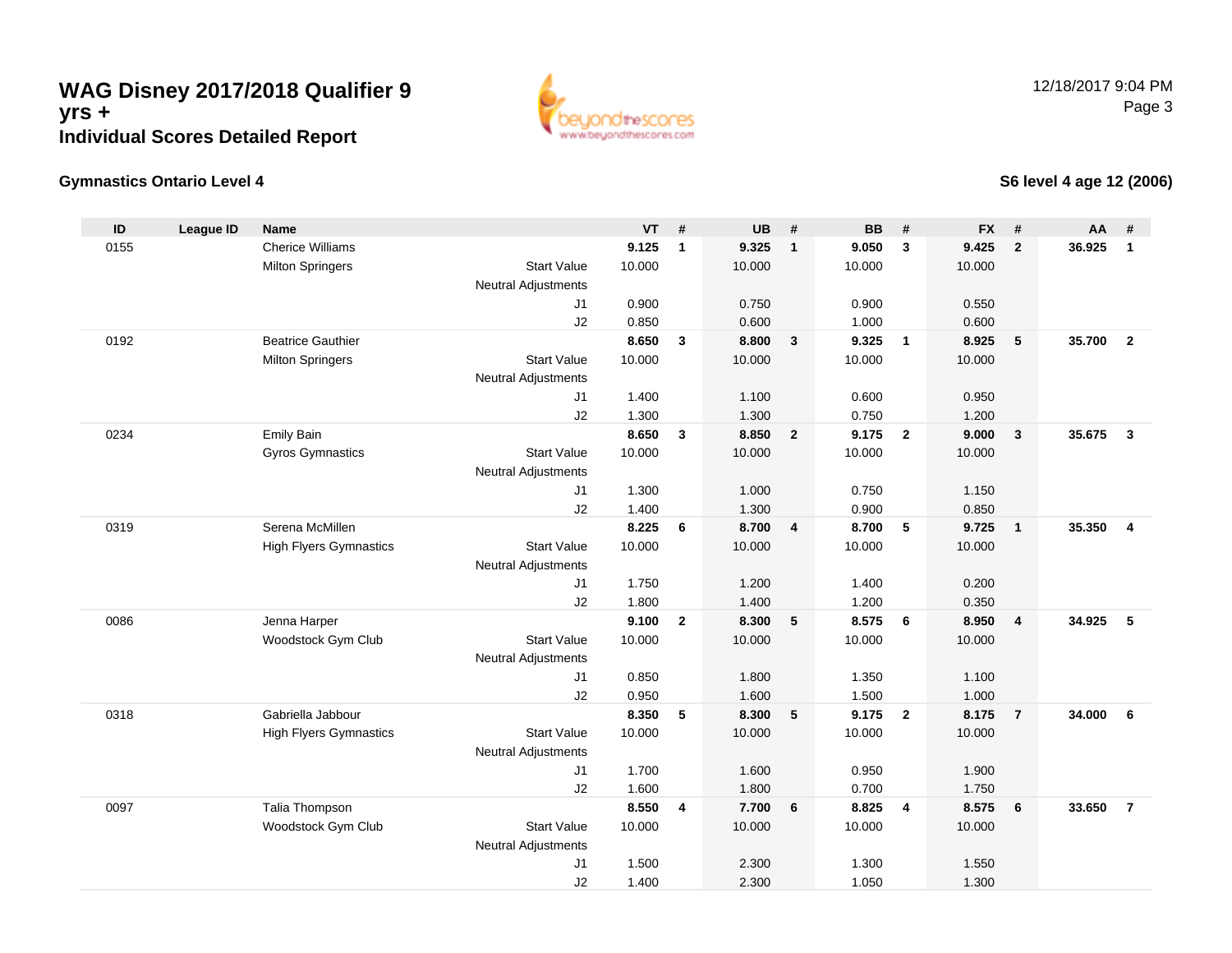

### **Gymnastics Ontario Level 4**

**S6 Level 4 age 13 (2005)**

| ID   | <b>League ID</b> | <b>Name</b>                   |                            | <b>VT</b> | #              | <b>UB</b> | #              | <b>BB</b> | #              | <b>FX</b> | #              | <b>AA</b> | #              |
|------|------------------|-------------------------------|----------------------------|-----------|----------------|-----------|----------------|-----------|----------------|-----------|----------------|-----------|----------------|
| 0152 |                  | Maya Biasutto                 |                            | 8.975     | $\mathbf{1}$   | 9.050     | $\mathbf{3}$   | 9.225     | $\mathbf{3}$   | 9.450     | $\mathbf{1}$   | 36.700    | $\mathbf{1}$   |
|      |                  | <b>Milton Springers</b>       | <b>Start Value</b>         | 10.000    |                | 10.000    |                | 10.000    |                | 10.000    |                |           |                |
|      |                  |                               | <b>Neutral Adjustments</b> |           |                |           |                |           |                |           |                |           |                |
|      |                  |                               | J1                         | 1.050     |                | 0.900     |                | 0.700     |                | 0.450     |                |           |                |
|      |                  |                               | J2                         | 1.000     |                | 1.000     |                | 0.850     |                | 0.650     |                |           |                |
| 0317 |                  | Isabella Gismondi             |                            | 8.575     | 5              | 8.650     | 5              | 9.400     | $\overline{1}$ | 9.425     | $\overline{2}$ | 36.050    | $\overline{2}$ |
|      |                  | <b>High Flyers Gymnastics</b> | <b>Start Value</b>         | 10.000    |                | 10.000    |                | 10.000    |                | 10.000    |                |           |                |
|      |                  |                               | Neutral Adjustments        |           |                |           |                |           |                |           |                |           |                |
|      |                  |                               | J1                         | 1.450     |                | 1.500     |                | 0.500     |                | 0.500     |                |           |                |
|      |                  |                               | J2                         | 1.400     |                | 1.200     |                | 0.700     |                | 0.650     |                |           |                |
| 0153 |                  | Jessica Oliver                |                            | 8.675     | $\overline{2}$ | 8.625     | 6              | 9.275     | $\overline{2}$ | 8.850     | 5              | 35.425    | $\mathbf{3}$   |
|      |                  | <b>Milton Springers</b>       | <b>Start Value</b>         | 10.000    |                | 10.000    |                | 10.000    |                | 10.000    |                |           |                |
|      |                  |                               | Neutral Adjustments        |           |                |           |                |           |                |           |                |           |                |
|      |                  |                               | J1                         | 1.350     |                | 1.450     |                | 0.750     |                | 1.300     |                |           |                |
|      |                  |                               | J2                         | 1.300     |                | 1.300     |                | 0.700     |                | 1.000     |                |           |                |
| 0260 |                  | <b>Emily Gilbert</b>          |                            | 8.225     | 6              | 9.250     | $\overline{2}$ | 8.300     | 5              | 9.325     | $\mathbf{3}$   | 35.100    | $\overline{4}$ |
|      |                  | <b>Gyros Gymnastics</b>       | <b>Start Value</b>         | 10.000    |                | 10.000    |                | 10.000    |                | 10.000    |                |           |                |
|      |                  |                               | Neutral Adjustments        |           |                |           |                |           |                |           |                |           |                |
|      |                  |                               | J1                         | 1.750     |                | 0.800     |                | 1.800     |                | 0.650     |                |           |                |
|      |                  |                               | J2                         | 1.800     |                | 0.700     |                | 1.600     |                | 0.700     |                |           |                |
| 0242 |                  | Ella Connop                   |                            | 8.625     | $\mathbf{3}$   | 9.300     | $\overline{1}$ | 7.950     | 6              | 9.025     | $\overline{4}$ | 34.900    | 5              |
|      |                  | <b>Gyros Gymnastics</b>       | <b>Start Value</b>         | 10.000    |                | 10.000    |                | 10.000    |                | 10.000    |                |           |                |
|      |                  |                               | <b>Neutral Adjustments</b> |           |                |           |                | $-0.100$  |                |           |                |           |                |
|      |                  |                               | J1                         | 1.350     |                | 0.650     |                | 2.000     |                | 1.050     |                |           |                |
|      |                  |                               | J2                         | 1.400     |                | 0.750     |                | 1.900     |                | 0.900     |                |           |                |
| 0211 |                  | Cate Lawrence                 |                            | 8.600     | 4              | 8.925     | $\overline{4}$ | 8.350     | $\overline{4}$ | 8.650     | 6              | 34.525    | - 6            |
|      |                  | <b>Guelph Saultos</b>         | <b>Start Value</b>         | 10.000    |                | 10.000    |                | 10.000    |                | 10.000    |                |           |                |
|      |                  |                               | <b>Neutral Adjustments</b> |           |                |           |                |           |                |           |                |           |                |
|      |                  |                               | J1                         | 1.300     |                | 1.200     |                | 1.700     |                | 1.300     |                |           |                |
|      |                  |                               | J2                         | 1.500     |                | 0.950     |                | 1.600     |                | 1.400     |                |           |                |

**Gymnastics Ontario Level 4**

**S6 level 4 age 14 (2004)**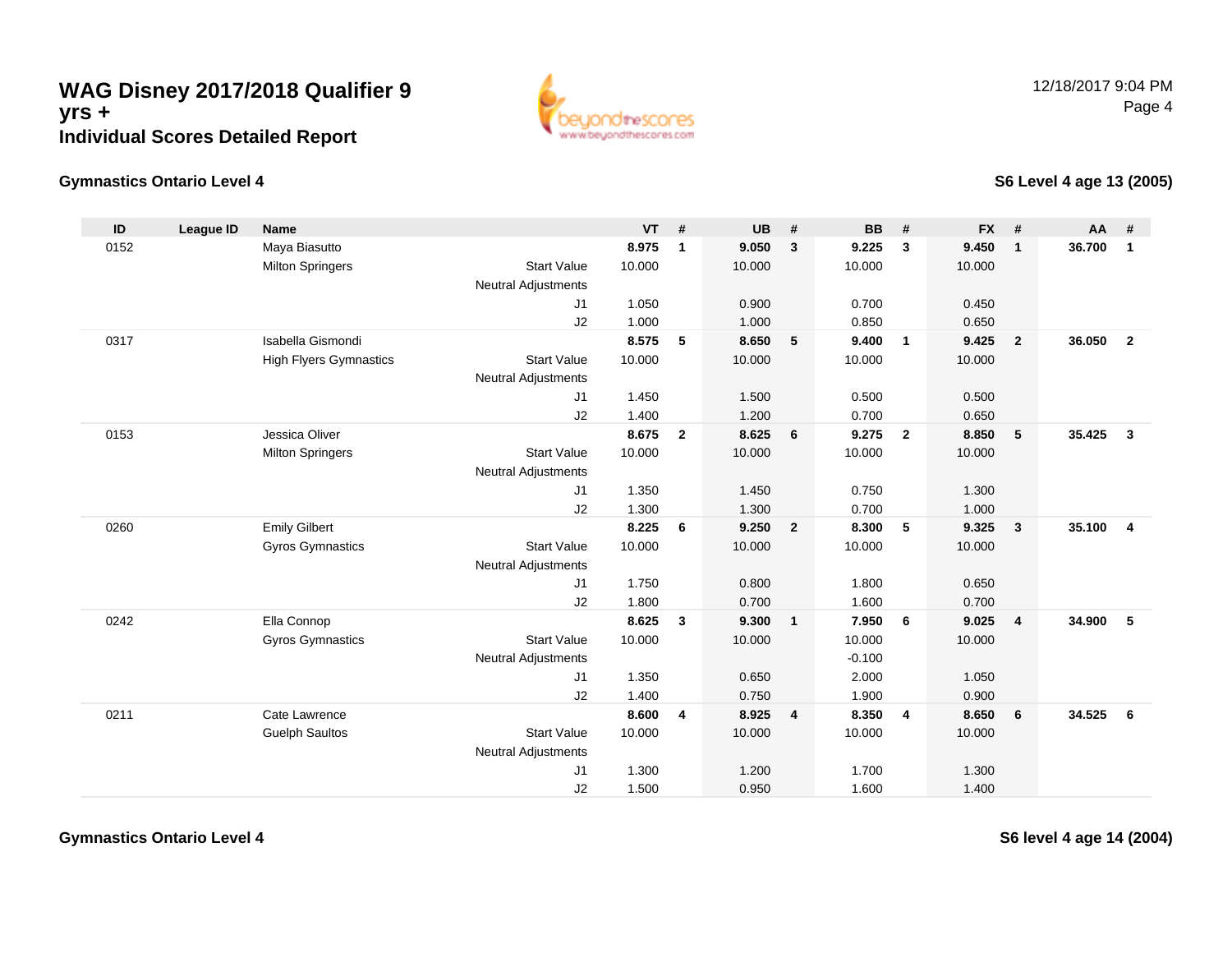

| ID   | League ID | Name                  |                            | $VT$ # | <b>UB</b> | <b>BB</b> | - # | <b>FX</b> | -# | AA.    | # |
|------|-----------|-----------------------|----------------------------|--------|-----------|-----------|-----|-----------|----|--------|---|
| 0212 |           | Jaylen Rao            |                            | 8.900  | 8.800     | 8.250     |     | 8.900     |    | 34.850 |   |
|      |           | <b>Guelph Saultos</b> | <b>Start Value</b>         | 10.000 | 10.000    | 10.000    |     | 10.000    |    |        |   |
|      |           |                       | <b>Neutral Adjustments</b> |        |           |           |     |           |    |        |   |
|      |           |                       | J1                         | 1.200  | 1.200     | 008.      |     | 1.300     |    |        |   |
|      |           |                       | J2                         | 1.000  | 1.200     | .700      |     | 0.900     |    |        |   |

#### **Gymnastics Ontario Level 4**

**S6 Level 4 age 15 (2003)**

| ID   | <b>League ID</b> | <b>Name</b>              |                            | <b>VT</b> | #              | <b>UB</b> | #                       | <b>BB</b> | #              | <b>FX</b> | #            | $AA$ # |                |
|------|------------------|--------------------------|----------------------------|-----------|----------------|-----------|-------------------------|-----------|----------------|-----------|--------------|--------|----------------|
| 0264 |                  | Jenaya Semple            |                            | 9.325     | 1              | 8.875     | $\overline{2}$          | 9.125     | 3              | 8.800     | 4            | 36.125 | $\mathbf{1}$   |
|      |                  | <b>Gyros Gymnastics</b>  | <b>Start Value</b>         | 10.000    |                | 10.000    |                         | 10.000    |                | 10.000    |              |        |                |
|      |                  |                          | <b>Neutral Adjustments</b> |           |                |           |                         |           |                |           |              |        |                |
|      |                  |                          | J1                         | 0.650     |                | 1.050     |                         | 0.900     |                | 1.100     |              |        |                |
|      |                  |                          | J2                         | 0.700     |                | 1.200     |                         | 0.850     |                | 1.300     |              |        |                |
| 0265 |                  | Andrea Glube             |                            | 8.625     | 4              | 9.150     | $\overline{1}$          | 9.300     | $\overline{1}$ | 8.725     | 5            | 35.800 | $\overline{2}$ |
|      |                  | <b>Gyros Gymnastics</b>  | <b>Start Value</b>         | 10.000    |                | 10.000    |                         | 10.000    |                | 10.000    |              |        |                |
|      |                  |                          | <b>Neutral Adjustments</b> |           |                |           |                         |           |                |           |              |        |                |
|      |                  |                          | J1                         | 1.450     |                | 0.800     |                         | 0.600     |                | 1.250     |              |        |                |
|      |                  |                          | J2                         | 1.300     |                | 0.900     |                         | 0.800     |                | 1.300     |              |        |                |
| 0261 |                  | Zoe Boxer                |                            | 8.500     | 6              | 8.600     | $\overline{4}$          | 8.825     | 5              | 9.325     | $\mathbf{1}$ | 35.250 | $\mathbf{3}$   |
|      |                  | Gyros Gymnastics         | <b>Start Value</b>         | 10.000    |                | 10.000    |                         | 10.000    |                | 10.000    |              |        |                |
|      |                  |                          | <b>Neutral Adjustments</b> |           |                |           |                         |           |                |           |              |        |                |
|      |                  |                          | J1                         | 1.400     |                | 1.300     |                         | 1.100     |                | 0.650     |              |        |                |
|      |                  |                          | J2                         | 1.600     |                | 1.500     |                         | 1.250     |                | 0.700     |              |        |                |
| 0079 |                  | Amanda Arthur            |                            | 8.725     | $\mathbf{3}$   | 7.500     | - 6                     | 9.175     | $\overline{2}$ | 8.975     | $\mathbf{2}$ | 34.375 | $\overline{4}$ |
|      |                  | Woodstock Gym Club       | <b>Start Value</b>         | 10.000    |                | 10.000    |                         | 10.000    |                | 10.000    |              |        |                |
|      |                  |                          | Neutral Adjustments        |           |                |           |                         |           |                |           |              |        |                |
|      |                  |                          | J1                         | 1.250     |                | 2.600     |                         | 0.750     |                | 0.850     |              |        |                |
|      |                  |                          | J2                         | 1.300     |                | 2.400     |                         | 0.900     |                | 1.200     |              |        |                |
| 0262 |                  | Lauren Clarke            |                            | 8.800     | $\overline{2}$ | 8.800     | $\overline{\mathbf{3}}$ | 8.950     | $\overline{4}$ | 7.725     | 6            | 34.275 | 5              |
|      |                  | <b>Gyros Gymnastics</b>  | <b>Start Value</b>         | 10.000    |                | 10.000    |                         | 10.000    |                | 10.000    |              |        |                |
|      |                  |                          | <b>Neutral Adjustments</b> |           |                |           |                         |           |                |           |              |        |                |
|      |                  |                          | J1                         | 1.200     |                | 1.100     |                         | 1.000     |                | 2.200     |              |        |                |
|      |                  |                          | J2                         | 1.200     |                | 1.300     |                         | 1.100     |                | 2.350     |              |        |                |
| 0021 |                  | Elisabeth Lawton         |                            | 8.600     | 5              | 7.950     | 5                       | 8.650     | - 6            | 8.825     | 3            | 34.025 | 6              |
|      |                  | Alpha Gymnastics Academy | <b>Start Value</b>         | 10.000    |                | 10.000    |                         | 10.000    |                | 10.000    |              |        |                |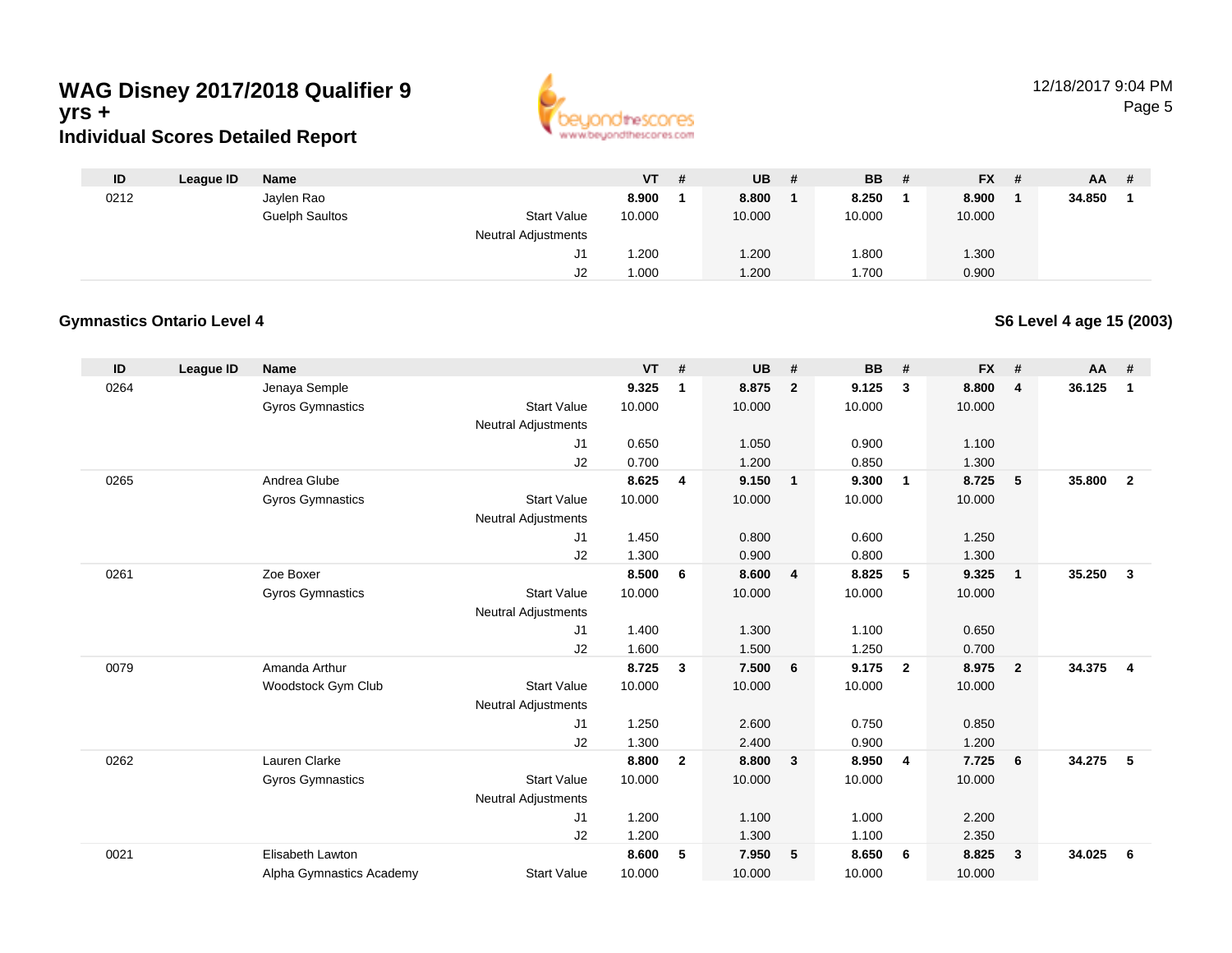

12/18/2017 9:04 PMPage 6

# 1.300 1.900 1.450 1.200 1.500 2.200 1.250 1.150

#### **Gymnastics Ontario Level 4**

**S6 Level 4 age 16 (2002)**

| ID   | League ID | <b>Name</b>                   |                            | $VT$ # |                         | <b>UB</b> # | <b>BB</b> | #                       | <b>FX</b> | - #                     | AA     | #                       |
|------|-----------|-------------------------------|----------------------------|--------|-------------------------|-------------|-----------|-------------------------|-----------|-------------------------|--------|-------------------------|
| 0263 |           | Simone Litzgus                |                            | 8.900  | $\overline{\mathbf{2}}$ | 9.000       | 9.150     | - 1                     | 8.475     | $\overline{\mathbf{2}}$ | 35.525 |                         |
|      |           | <b>Gyros Gymnastics</b>       | Start Value                | 10.000 |                         | 10.000      | 10.000    |                         | 10.000    |                         |        |                         |
|      |           |                               | <b>Neutral Adjustments</b> |        |                         |             |           |                         |           |                         |        |                         |
|      |           |                               | J1                         | 1.100  |                         | 0.900       | 0.800     |                         | 1.450     |                         |        |                         |
|      |           |                               | J2                         | 1.100  |                         | 1.100       | 0.900     |                         | 1.600     |                         |        |                         |
| 0324 |           | Isabella Savaglio             |                            | 9.250  | 1                       | 8.775 2     | 8.050     | $\overline{\mathbf{2}}$ | 9.175     |                         | 35.250 | $\overline{\mathbf{2}}$ |
|      |           | <b>High Flyers Gymnastics</b> | Start Value                | 10.000 |                         | 10.000      | 10.000    |                         | 10.000    |                         |        |                         |
|      |           |                               | <b>Neutral Adjustments</b> |        |                         |             |           |                         |           |                         |        |                         |
|      |           |                               | J1                         | 0.750  |                         | 1.150       | 1.900     |                         | 0.750     |                         |        |                         |
|      |           |                               | J2                         | 0.750  |                         | 1.300       | 2.000     |                         | 0.900     |                         |        |                         |

### **Gymnastics Ontario Level 4**

**S 5 Level 4 age 10 (2008) A**

| ID   | League ID | Name                    |                            | <b>VT</b> | #              | <b>UB</b> | #                       | <b>BB</b> | #            | FX #   |                | AA     | - #          |
|------|-----------|-------------------------|----------------------------|-----------|----------------|-----------|-------------------------|-----------|--------------|--------|----------------|--------|--------------|
| 0186 |           | Abigail Alimiaga        |                            | 8.850     | $\mathbf{3}$   | 9.500     | -1                      | 9.350     | $\mathbf{2}$ | 9.175  | 3              | 36.875 | 1            |
|      |           | <b>Milton Springers</b> | <b>Start Value</b>         | 10.000    |                | 10.000    |                         | 10.000    |              | 10.000 |                |        |              |
|      |           |                         | <b>Neutral Adjustments</b> |           |                |           |                         |           |              |        |                |        |              |
|      |           |                         | J1                         | 1.200     |                | 0.500     |                         | 0.600     |              | 0.750  |                |        |              |
|      |           |                         | J2                         | 1.100     |                | 0.500     |                         | 0.700     |              | 0.900  |                |        |              |
| 0185 |           | <b>Madison Smith</b>    |                            | 9.000     | $\overline{2}$ | 9.100     | $\overline{4}$          | 9.400     | -1           | 9.075  | 4              | 36.575 | $\mathbf{2}$ |
|      |           | <b>Milton Springers</b> | <b>Start Value</b>         | 10.000    |                | 10.000    |                         | 10.000    |              | 10.000 |                |        |              |
|      |           |                         | <b>Neutral Adjustments</b> |           |                |           |                         |           |              |        |                |        |              |
|      |           |                         | J1                         | 1.100     |                | 0.900     |                         | 0.550     |              | 1.050  |                |        |              |
|      |           |                         | J2                         | 0.900     |                | 0.900     |                         | 0.650     |              | 0.800  |                |        |              |
| 0183 |           | Zaidee Smith            |                            | 8.450     | - 8            | 9.150     | $\overline{\mathbf{3}}$ | 9.300     | 3            | 9.225  | $\overline{2}$ | 36.125 | $_{3}$       |
|      |           | <b>Milton Springers</b> | <b>Start Value</b>         | 10.000    |                | 10.000    |                         | 10.000    |              | 10.000 |                |        |              |
|      |           |                         | <b>Neutral Adjustments</b> |           |                |           |                         |           |              |        |                |        |              |
|      |           |                         | J1                         | 1.500     |                | 0.800     |                         | 0.600     |              | 0.700  |                |        |              |
|      |           |                         | J <sub>2</sub>             | 1.600     |                | 0.900     |                         | 0.800     |              | 0.850  |                |        |              |
| 0187 |           | Shiloh Mills            |                            | 8.825     | 4              | 9.500     | $\mathbf{1}$            | 8.900     | 5            | 8.875  | 6              | 36.100 | 4            |
|      |           | <b>Milton Springers</b> | <b>Start Value</b>         | 10.000    |                | 10.000    |                         | 10.000    |              | 10.000 |                |        |              |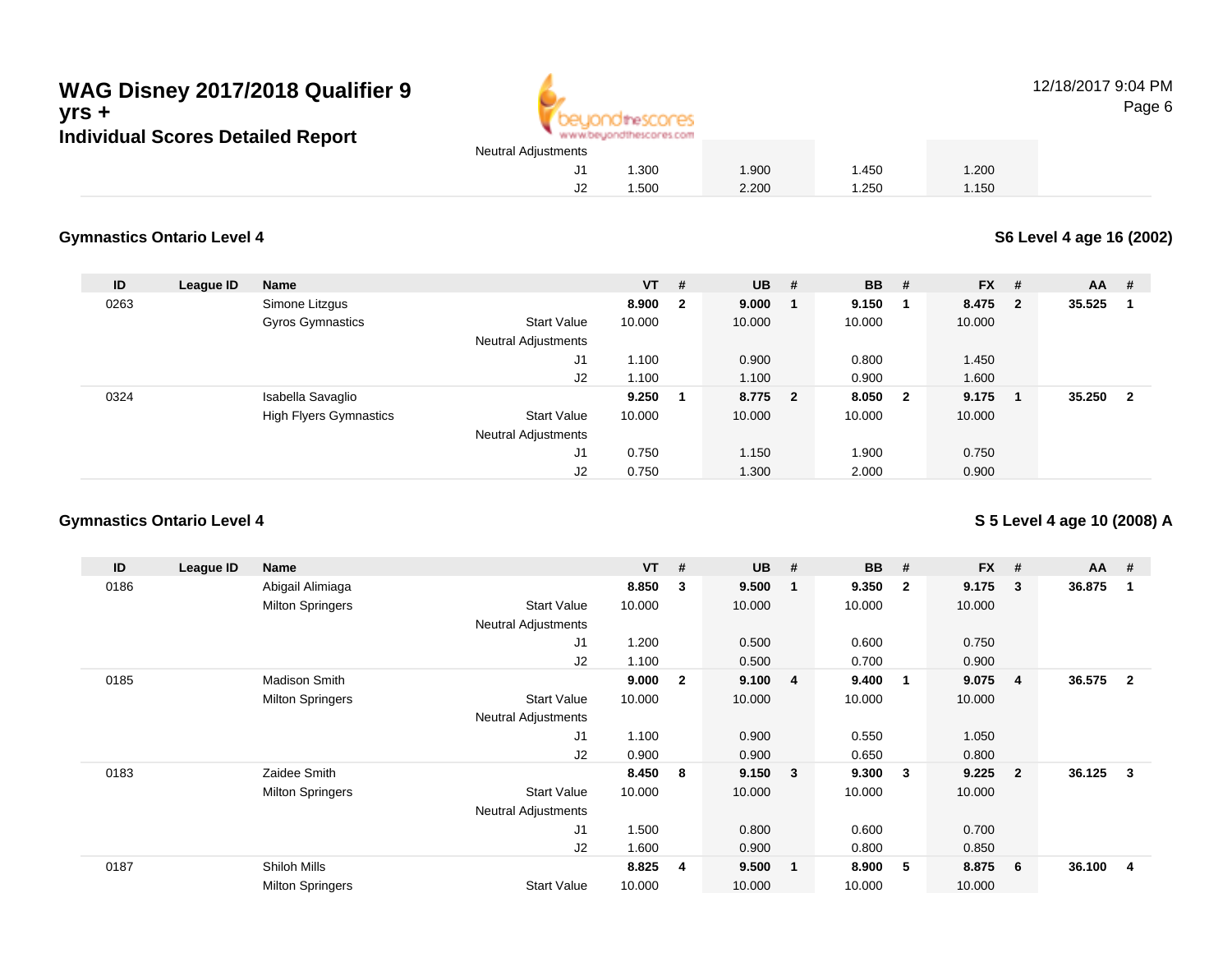**thes** www.beuondthescores.com

res

Page 7

|      |                         | Neutral Adjustments        |        |                |        |                         |        |                         |        |                |          |   |
|------|-------------------------|----------------------------|--------|----------------|--------|-------------------------|--------|-------------------------|--------|----------------|----------|---|
|      |                         | J <sub>1</sub>             | 1.250  |                | 0.450  |                         | 1.000  |                         | 1.200  |                |          |   |
|      |                         | J2                         | 1.100  |                | 0.550  |                         | 1.200  |                         | 1.050  |                |          |   |
| 0184 | Lauren Rodrigues        |                            | 8.600  | 5              | 9.000  | $-5$                    | 8.800  | - 6                     | 9.300  | $\mathbf{1}$   | 35.700   | 5 |
|      | <b>Milton Springers</b> | <b>Start Value</b>         | 10.000 |                | 10.000 |                         | 10.000 |                         | 10.000 |                |          |   |
|      |                         | <b>Neutral Adjustments</b> |        |                |        |                         |        |                         |        |                |          |   |
|      |                         | J1                         | 1.350  |                | 0.900  |                         | 1.200  |                         | 0.750  |                |          |   |
|      |                         | J2                         | 1.450  |                | 1.100  |                         | 1.200  |                         | 0.650  |                |          |   |
| 0209 | <b>Sydney Musial</b>    |                            | 9.325  | 1              | 8.625  | $\overline{7}$          | 8.525  | $\overline{7}$          | 9.175  | 3              | 35.650 6 |   |
|      | <b>Guelph Saultos</b>   | <b>Start Value</b>         | 10.000 |                | 10.000 |                         | 10.000 |                         | 10.000 |                |          |   |
|      |                         | Neutral Adjustments        |        |                |        |                         |        |                         |        |                |          |   |
|      |                         | J1                         | 0.650  |                | 1.500  |                         | 1.400  |                         | 0.750  |                |          |   |
|      |                         | J2                         | 0.700  |                | 1.250  |                         | 1.550  |                         | 0.900  |                |          |   |
| 0191 | <b>Blake Stringer</b>   |                            | 8.550  | 6              | 8.675  | $6\phantom{.0}6$        | 9.125  | $\overline{\mathbf{4}}$ | 9.025  | 5              | 35.375   | 7 |
|      | <b>Milton Springers</b> | <b>Start Value</b>         | 10.000 |                | 10.000 |                         | 10.000 |                         | 10.000 |                |          |   |
|      |                         | <b>Neutral Adjustments</b> |        |                |        |                         |        |                         |        |                |          |   |
|      |                         | J1                         | 1.500  |                | 1.250  |                         | 0.850  |                         | 0.950  |                |          |   |
|      |                         | J2                         | 1.400  |                | 1.400  |                         | 0.900  |                         | 1.000  |                |          |   |
| 0188 | Samantha Pinto          |                            | 8.525  | $\overline{7}$ | 9.200  | $\overline{\mathbf{2}}$ | 8.525  | $\overline{7}$          | 8.700  | $\overline{7}$ | 34.950 8 |   |
|      | <b>Milton Springers</b> | <b>Start Value</b>         | 10.000 |                | 10.000 |                         | 10.000 |                         | 10.000 |                |          |   |
|      |                         | Neutral Adjustments        |        |                |        |                         |        |                         |        |                |          |   |
|      |                         | J <sub>1</sub>             | 1.650  |                | 0.700  |                         | 1.500  |                         | 1.200  |                |          |   |
|      |                         | J <sub>2</sub>             | 1.300  |                | 0.900  |                         | 1.450  |                         | 1.400  |                |          |   |

### **Gymnastics Ontario Level 4**

### **S 5 Level 4 age 10 (2008) B**

| ID   | League ID | <b>Name</b>           |                            | $VT$ # |   | <b>UB</b>       | #      | <b>BB</b> | #                       | $FX$ # |                         | AA     | -#                      |
|------|-----------|-----------------------|----------------------------|--------|---|-----------------|--------|-----------|-------------------------|--------|-------------------------|--------|-------------------------|
| 0333 |           | Isabella Vida         |                            | 8.875  | 3 | 9.475           | $_{3}$ | 9.350     | $\overline{\mathbf{2}}$ | 9.500  | $\overline{\mathbf{2}}$ | 37.200 | -1                      |
|      |           | <b>T-Dot Tumblers</b> | <b>Start Value</b>         | 10.000 |   | 10.000          |        | 10.000    |                         | 10.000 |                         |        |                         |
|      |           |                       | <b>Neutral Adjustments</b> |        |   |                 |        |           |                         |        |                         |        |                         |
|      |           |                       | J <sub>1</sub>             | 1.050  |   | 0.450           |        | 0.600     |                         | 0.500  |                         |        |                         |
|      |           |                       | J2                         | 1.200  |   | 0.600           |        | 0.700     |                         | 0.500  |                         |        |                         |
| 0074 |           | Eliot Lederer         |                            | 9.150  | 1 | $9.275 \quad 4$ |        | 9.300     | $\overline{\mathbf{3}}$ | 9.225  | - 5                     | 36.950 | $\overline{\mathbf{2}}$ |
|      |           | <b>T-Dot Tumblers</b> | <b>Start Value</b>         | 10.000 |   | 10.000          |        | 10.000    |                         | 10.000 |                         |        |                         |
|      |           |                       | <b>Neutral Adjustments</b> |        |   |                 |        |           |                         |        |                         |        |                         |
|      |           |                       | J <sub>1</sub>             | 0.800  |   | 0.600           |        | 0.600     |                         | 0.850  |                         |        |                         |
|      |           |                       | J2                         | 0.900  |   | 0.850           |        | 0.800     |                         | 0.700  |                         |        |                         |
| 0059 |           | Emma Mitchell         |                            | 8.625  | 5 | 9.725           |        | 9.025     | -4                      | 9.300  | - 3                     | 36.675 | -3                      |
|      |           | <b>T-Dot Tumblers</b> | <b>Start Value</b>         | 10.000 |   | 10.000          |        | 10.000    |                         | 10.000 |                         |        |                         |